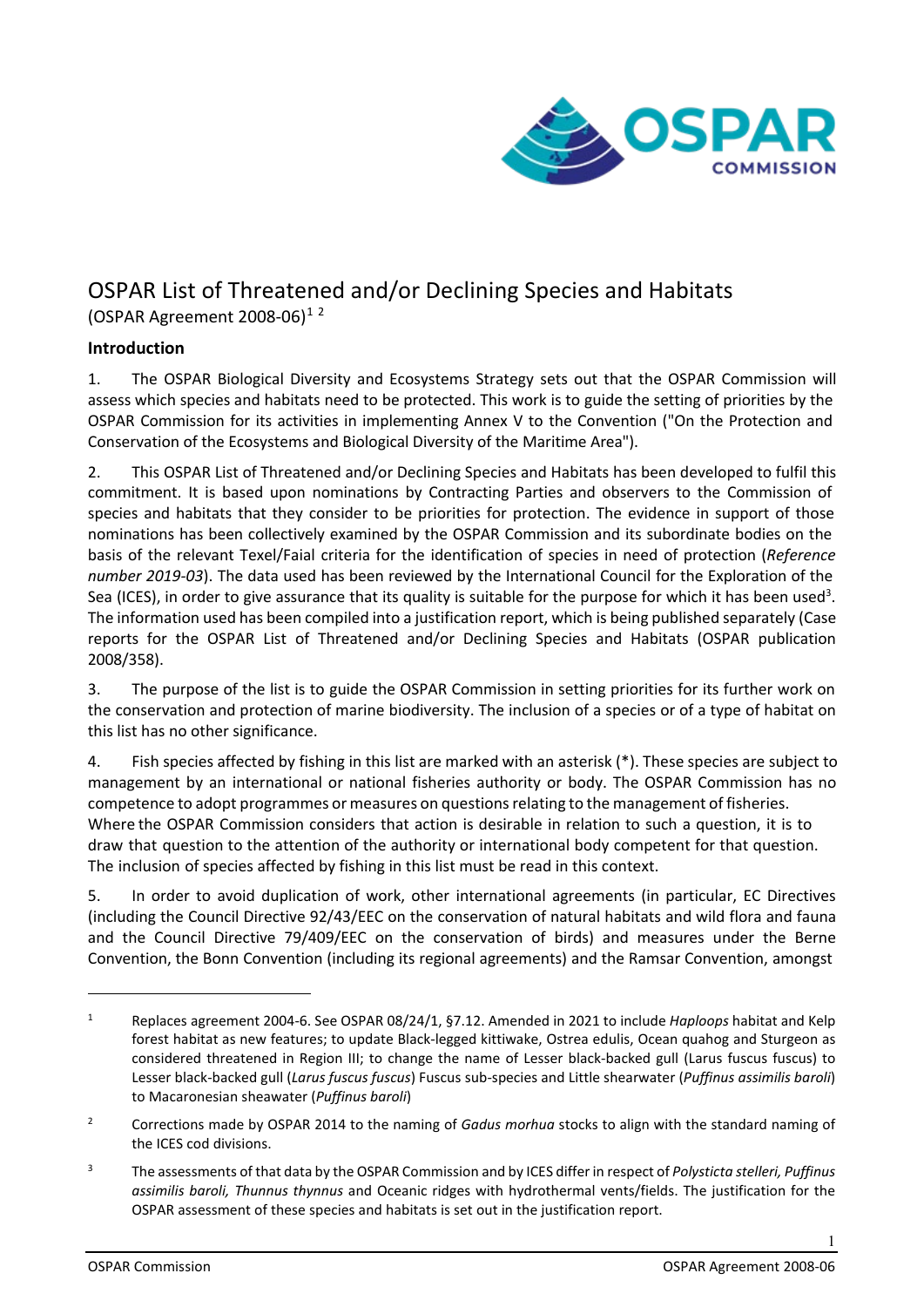other relevant instruments) should also be taken into account by Contracting Parties to the extent that they are bound by them or committed to them.

6. The OSPAR Biodiversity and Ecosystems Strategy makes clear that it may be necessary to consider separate populations of species for the purposes of the strategy on the same basis as whole species. This list therefore specifies certain populations of species where separate treatment is justified, because the different populations are subject to differing pressures. Where this is done, there is no implication that other populations of the same species may be threatened and/or declining.

7. The OSPAR Commission wishes to consider any information that could improve the basis for the judgements that have been made in drawing up this list.

8. This OSPAR List of Threatened and/or Declining Species and Habitats will be subject to further development. Species and habitats will be added to or removed from the list, in the light of changes to their conservation status and to the threats they face and in the light of the latest scientific assessments, according to the Texel/Faial criteria.

9. The footnotes form an integral part of the list.

2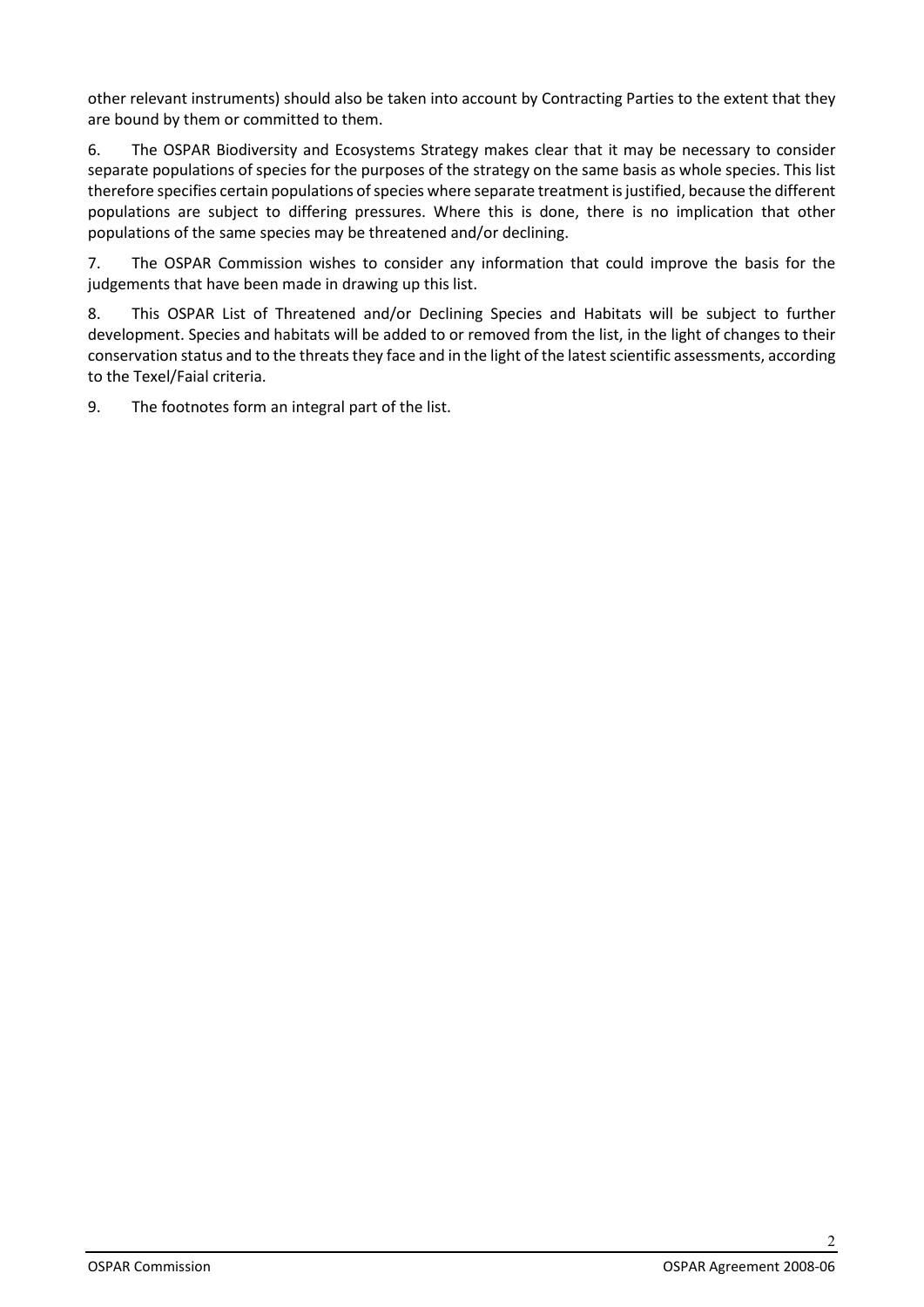## **PART I : SPECIES**

|                                  | Common name                |                          | OSPAR Regions <sup>4</sup> | <b>OSPAR Regions where</b> |
|----------------------------------|----------------------------|--------------------------|----------------------------|----------------------------|
| <b>SCIENTIFIC NAME</b>           | English                    | French                   | where the species          | the species is under       |
|                                  |                            |                          | occurs                     | threat and/or in decline   |
| <b>INVERTEBRATES</b>             |                            |                          |                            |                            |
| Arctica islandica                | Ocean quahog               | Cyprine d'Islande        | I, II, III, IV             | II, III <sup>5</sup>       |
|                                  |                            | (Praire d'Islande)       |                            |                            |
|                                  |                            | (Clam d'Islande)         |                            |                            |
| Megabalanus azoricus             | Azorean barnacle           | <b>Balane des Azores</b> | $\mathsf{V}$               | All where it occurs        |
| Nucella lapillus                 | Dog whelk                  | Pourpre petite pierre    | All                        | II, III, IV                |
| Ostrea edulis                    | Flat oyster                | Huître plate             | I, II, III, IV             | II, III <sup>5</sup>       |
| Patella ulyssiponensis aspera    | Azorean limpet             | Patelle des Azores       | $\mathbf v$                | All where it occurs        |
| <b>BIRDS</b>                     |                            |                          |                            |                            |
| Larus fuscus fuscus, Fuscus sub- | Lesser black-backed        | Goéland brun             | $\blacksquare$             | All where it occurs        |
| species                          | gull Fuscus sub-           |                          |                            |                            |
|                                  | species                    |                          |                            |                            |
|                                  |                            |                          |                            |                            |
| Pagophila eburnea                | Ivory gull                 | Mouette blanche          | $\mathbf{I}$               | All where it occurs        |
| Polysticta stelleri              | Steller's eider            | Eider de Steller         | $\mathbf{I}$               | All where it occurs        |
|                                  | Macaronesian               | Puffin de                | $\mathbf v$                | All where it occurs        |
| Puffinus baroli                  | shearwater                 | Macaronésie              |                            |                            |
| Puffinus mauretanicus            | <b>Balearic shearwater</b> | Puffin des Baléares      | II, III, IV, V             | All where it occurs        |
| Rissa tridactyla                 | Black-legged kittiwake     | Mouette tridactyle       | I, II, III, IV, V          | I, II, III <sup>5</sup>    |
| Sterna dougallii                 | Roseate tern               | Sterne de dougall        | II, III, IV, V             | All where it occurs        |
| Uria aalge - Iberian population  | Iberian guillemot          | Guillemot de Troïl       | IV                         | All where it occurs        |
| (synonyms: Uria aalge albionis,  |                            |                          |                            |                            |
| Uria aalge ibericus)             |                            |                          |                            |                            |
| Uria lomvia                      | Thick-billed murre         | Guillemot de Brünich     | 1                          | All where it occurs        |
| <b>FISH</b>                      |                            |                          |                            |                            |
| *Acipenser sturio                | Sturgeon                   | Esturgeon d'Europe       | II, III <sup>5</sup> , IV  | All where it occurs        |
|                                  | Allis shad                 | Alose vraie ou           |                            |                            |
| *Alosa alosa                     |                            | Grande Alose             | II, III, IV                | All where it occurs        |
| *Anguilla anguilla               | European eel               | Anquille européenne      | I, II, III, IV             | All where it occurs        |
| *Centroscymnus coelolepis        | Portuguese dogfish         | Pailona commun           | All                        | All where it occurs        |
| *Centrophorus granulosus         | Gulper shark               | Squale-chagrin           | IV, V                      | All where it occurs        |
| *Centrophorus squamosus          | Leafscale gulper shark     | commun<br>Petit squale   | All                        | All where it occurs        |
|                                  |                            |                          |                            |                            |
| *Cetorhinus maximus              | <b>Basking shark</b>       | Requin pèlerin           | All                        | All where it occurs        |

<span id="page-2-0"></span><sup>4</sup> The OSPAR Regions as defined in OSPAR Joint Assessment and Monitoring Programme (JAMP) Agreement 2014-02 Annex 2 are:

- I Arctic Waters;
- II Greater North Sea;
- III Celtic Seas;
- IV Bay of Biscay and Iberian coasts;
- V Wider Atlantic.

<span id="page-2-1"></span> $5$  The part of Region III eastwards of  $5^{\circ}$  West of the OSPAR maritime area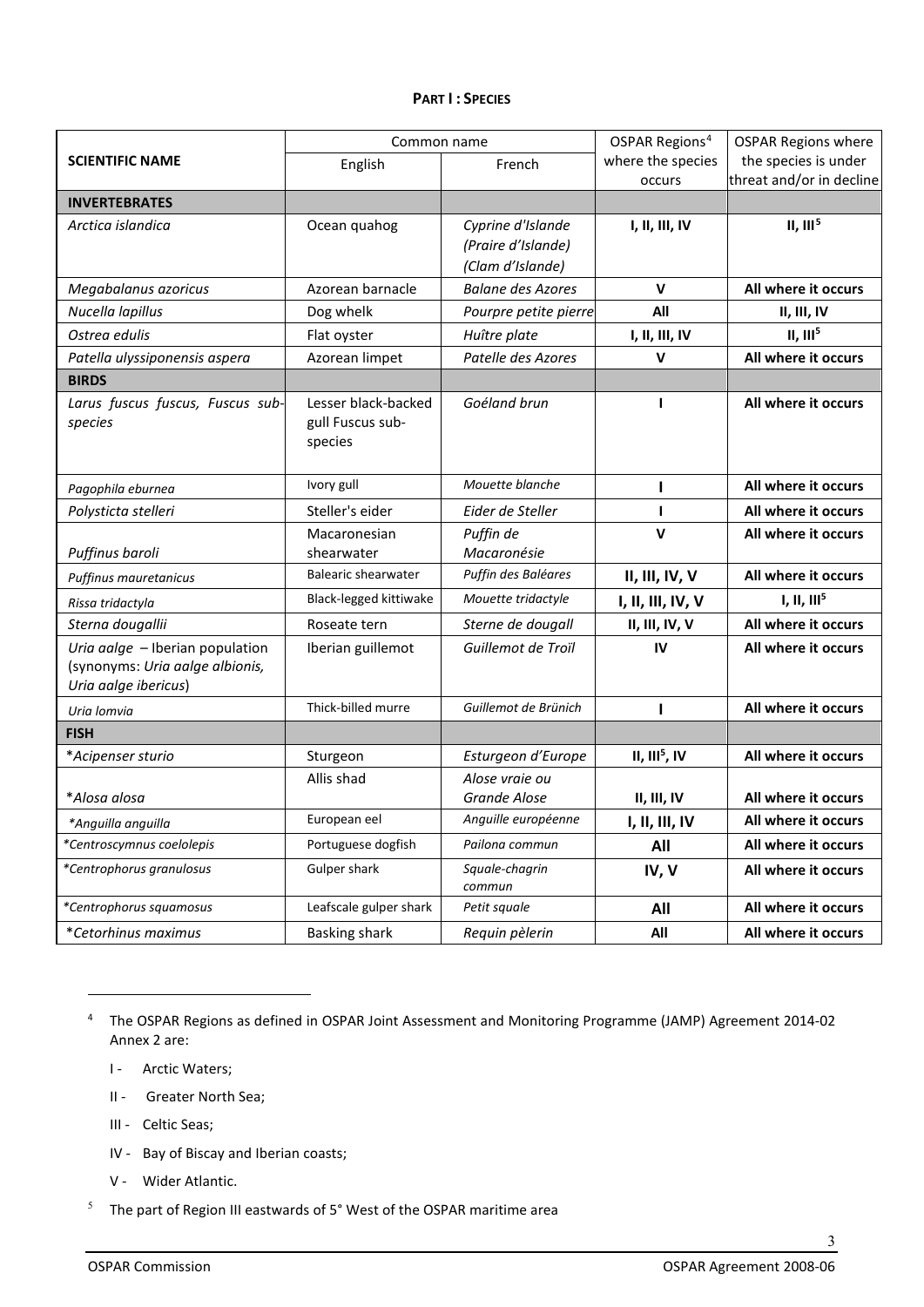| Coregonus lavaretus oxyrinchus<br>(Linnæus, 1758)                          | Houting                         | Corégone oxyringue                              | $\mathbf{H}$      | All where it occurs              |
|----------------------------------------------------------------------------|---------------------------------|-------------------------------------------------|-------------------|----------------------------------|
| *Dipturus batis (synonym: Raja<br>batis)                                   | Common Skate                    | Pocheteau gris                                  | All               | All where it occurs              |
| *Raja montagui (synonym:<br>Dipturus montagui)                             | Spotted Ray                     | Raie douce                                      | II, III, IV, V    | All where it occurs              |
| *Gadus morhua- populations in<br>the OSPAR regions II and III <sup>6</sup> | Cod                             | Cabillaud (morue)                               | All               | II, III                          |
| Hippocampus guttulatus<br>(synonym: Hippocampus<br>ramulosus)              | Long-snouted<br>seahorse        | Cheval de<br>mer(hippocampe) à<br>long bec      | II, III, IV, V    | All where it occurs              |
| Hippocampus hippocampus                                                    | Short-snouted<br>seahorse       | Cheval de mer<br>(hippocampe) à<br>museau court | II, III, IV, V    | All where it occurs              |
| *Hoplostethus atlanticus                                                   | Orange roughy                   | Hoplostète orange                               | I, V              | All where it occurs              |
| *Lamna nasus                                                               | Porbeagle                       | Requin taupe                                    | All               | All where it occurs              |
| Petromyzon marinus                                                         | Sea lamprey                     | Lamproie marine                                 | I, II, III, IV    | All where it occurs              |
| *Raja clavata                                                              | Thornback skate / ray           | Raie bouclée                                    | I, II, III, IV, V | ш                                |
| *Rostroraja alba                                                           | White skate                     | Raie à bec pointu                               | II, III, IV       | All where it occurs              |
| *Salmo salar                                                               | Salmon                          | Saumon de<br>l'Atlantique                       | I, II, III, IV    | All where it occurs <sup>7</sup> |
| *Squalus acanthias                                                         | [Northeast Atlantic]<br>spurdog | Aiguillat commun                                | All               | All where it occurs              |
| *Squatina squatina                                                         | Angel shark                     | Ange de mer                                     | II, III, IV       | All where it occurs              |
| *Thunnus thynnus                                                           | Bluefin tuna                    | Thon rouge                                      | $\mathbf v$       | All where it occurs <sup>8</sup> |
| <b>REPTILES</b>                                                            |                                 |                                                 |                   |                                  |
| Caretta caretta                                                            | Loggerhead turtle               | Tortue caouanne                                 | IV, V             | All where it occurs              |
| Dermochelys coriacea                                                       | Leatherback turtle              | <b>Tortue luth</b>                              | All               | All where it occurs              |
| <b>MAMMALS</b>                                                             |                                 |                                                 |                   |                                  |
| Balaena mysticetus                                                         | Bowhead whale                   | <b>Baleine</b> franche<br>boréale               | $\mathbf{I}$      | All where it occurs              |
| Balaenoptera musculus                                                      | <b>Blue whale</b>               | <b>Baleine bleue</b>                            | All               | All where it occurs              |
| Eubalaena glacialis                                                        | Northern right<br>whale         | <b>Baleine</b> franche<br>noire                 | All               | All where it occurs              |
| Phocoena phocoena                                                          | Harbour porpoise                | Marsouin commun                                 | All               | II, III                          |

<span id="page-3-0"></span><sup>&</sup>lt;sup>6</sup> That is, the populations/stocks referred to in ICES advice as the North Sea, Eastern Channel and Skagerrak cod stock; Kattegat cod stock; Cod west of Scotland; Cod in the Irish Sea; Cod in the Celtic Sea. (The naming of the stocks was corrected by OSPAR 2014 to align with ICES cod divisions).

<span id="page-3-1"></span> $7$  In accordance with the comments of ICES in its review, the varying states of the numerous different stocks have to be taken into account.

<span id="page-3-2"></span><sup>&</sup>lt;sup>8</sup> The main threat is the high rate of catch of juvenile fish of the species (SCRS Report, page 59).